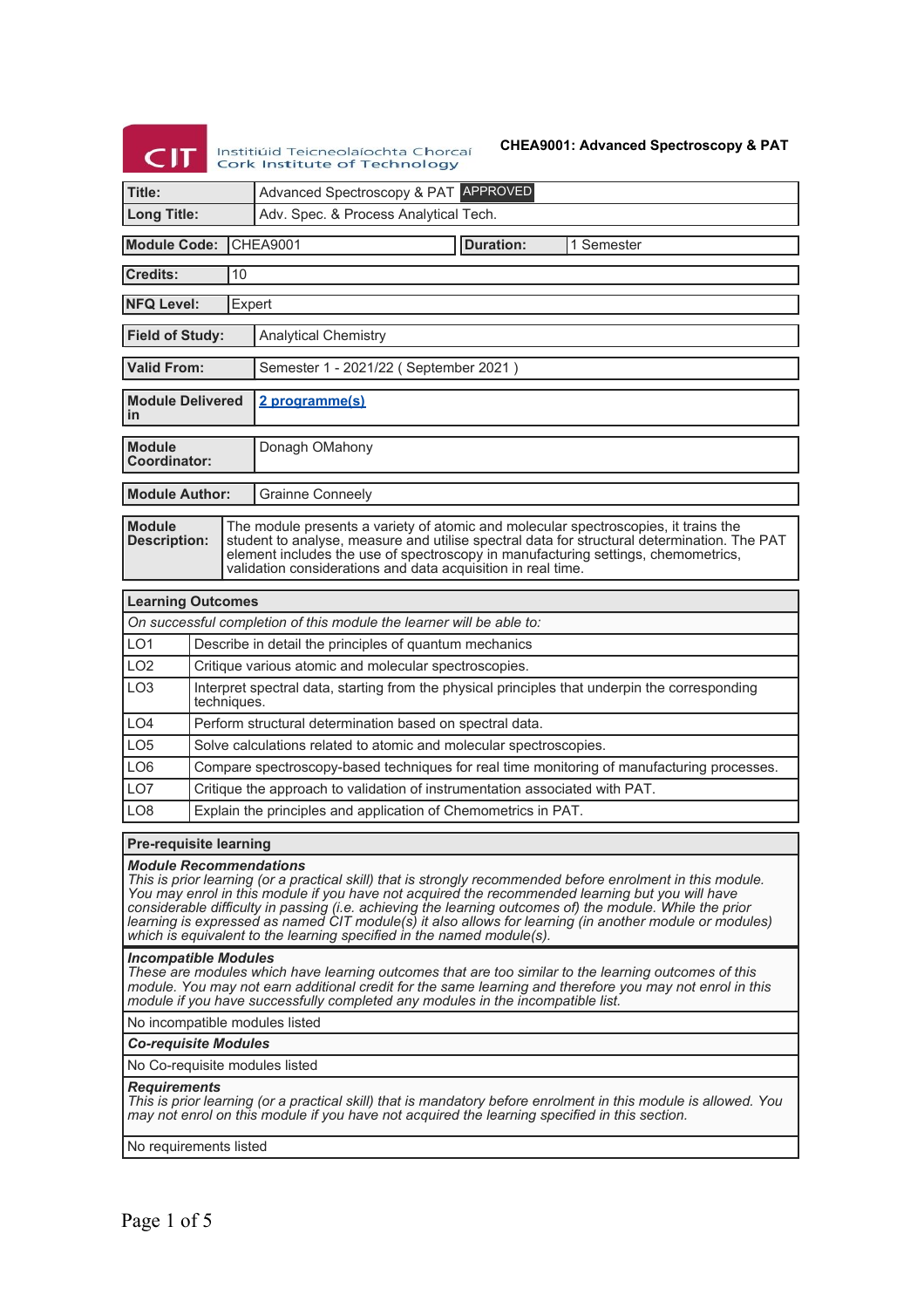

Institiúid Teicneolaíochta Chorcaí Cork Institute of Technology

# **Module Content & Assessment**

### **Indicative Content**

# **Introduction to Spectroscopy**

Principles of quantum mechanics; interaction of electromagnetic radiation with atoms and molecules; instrumentation.

#### **Atomic Spectroscopy**

Principles of Spin orbit coupling; determination of term symbols for main group elements, transition metals, ions; spin only magnetic moment and total spin.

# **Molecular Spectroscopy**

Rotational spectroscopy, vibrational (infrared and Raman) spectroscopy, nuclear magnetic resonance spectroscopy; Fourier transform methods.

#### **Additional Methods**

A selection of the following methods and techniques may be presented: electron spin resonance and nuclear quadrupole resonance spectroscopy, Mossbauer spectroscopy, laser spectroscopic analyses.

#### **Structural Determination from Spectral Data**

Use of various types of spectral data (IR, UV, MS, NMR) interactively for devising solutions to structural problems, baseline / scatter correction and the use of derivatives.

#### **Introduction to Process Analytical Technologies (PAT)**

Historical perspective, regulatory framework, application to a simple manufacturing process, data collection and analysis.

#### **Chemometrics**

Physiochemical data processing and analysis. Techniques studied include principal component analysis (PCA) and partial least squares regression (PLS), classification methods such as Soft Independent Modelling of Class Analogies (SIMCA).

#### **Measurement Technology**

Spectroscopic techniques, on-line versus off-line applications, process control and future trends.

#### **Validation of PAT instrumentation**

Validation considerations of instrumentation associated with PAT

**PAT Applications**

Review of Case Studies

| <b>Assessment Breakdown</b> | 70      |  |
|-----------------------------|---------|--|
| l Course Work               | 100.00% |  |

| <b>Course Work</b>                    |                                                                                                                                      |                      |                     |                    |  |
|---------------------------------------|--------------------------------------------------------------------------------------------------------------------------------------|----------------------|---------------------|--------------------|--|
| <b>Assessment Type</b>                | <b>Assessment Description</b>                                                                                                        | Outcome<br>addressed | $\%$<br>οf<br>total | Assessment<br>Date |  |
| <b>Short Answer</b><br>Questions      | Multiple Choice Questions / Short Answer Questions                                                                                   | 1,2,3,4,5            | 40.0                | Week 7             |  |
| Presentation                          | Evaluation of case studies, data evaluation, and<br>problem solving.                                                                 | 3,4,6,7,8            | 20.0                | Week 9             |  |
| <b>Practical/Skills</b><br>Evaluation | Produce a report and a presentation on the<br>application of PAT to a process using a number of<br>selected spectroscopic techniques | 3,6,7,8              | 40.0                | Sem End            |  |

No End of Module Formal Examination

## **Reassessment Requirement**

## **Coursework Only**

*This module is reassessed solely on the basis of re-submitted coursework. There is no repeat written examination.*

#### **The institute reserves the right to alter the nature and timings of assessment**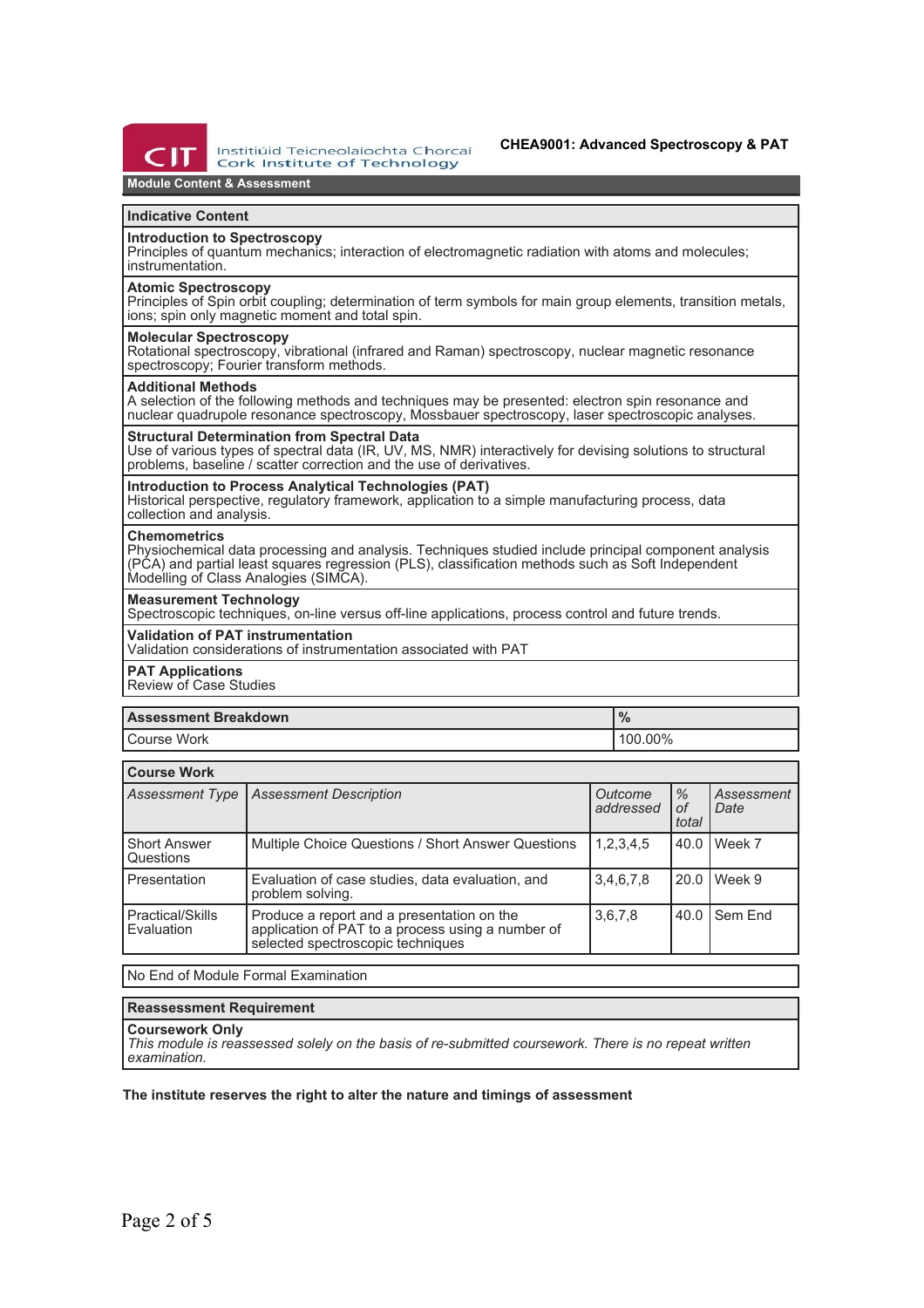

Institiúid Teicneolaíochta Chorcaí<br>Cork Institute of Technology

# **CHEA9001: Advanced Spectroscopy & PAT**

**Module Workload**

| <b>Workload: Full Time</b>                       |                             |  |                     |                                          |
|--------------------------------------------------|-----------------------------|--|---------------------|------------------------------------------|
| <b>Workload Type</b>                             | <b>Workload Description</b> |  | Hours Frequency     | Average<br>Weekly<br>Learner<br>Workload |
| Lecture                                          | Lecture on course material  |  | $2.0$ Every<br>Week | 2.00                                     |
| Tutorial                                         | Tutorial on course material |  | 2.0 Every<br>Week   | 2.00                                     |
| Independent & Directed<br>Learning (Non-contact) | Self Directed Learning      |  | 10.0 Every<br>Week  | 10.00                                    |
| <b>Total Hours</b>                               |                             |  |                     | 14.00                                    |
| Total Weekly Learner Workload                    |                             |  | 14.00               |                                          |
| Total Weekly Contact Hours                       |                             |  |                     | 4.00                                     |

| <b>Workload: Part Time</b>                       |                                    |  |                     |                                          |
|--------------------------------------------------|------------------------------------|--|---------------------|------------------------------------------|
| <b>Workload Type</b>                             | <b>Workload Description</b>        |  | Hours Frequency     | Average<br>Weekly<br>Learner<br>Workload |
| Lecture                                          | Lecture on Course Material         |  | $2.0$ Every<br>Week | 2.00                                     |
| Tutorial                                         | <b>Tutorial on Course Material</b> |  | 2.0 Every<br>Week   | 2.00                                     |
| Independent & Directed<br>Learning (Non-contact) | Self Directed Learning             |  | 10.0 Every<br>Week  | 10.00                                    |
| <b>Total Hours</b>                               |                                    |  |                     | 14.00                                    |
| Total Weekly Learner Workload                    |                                    |  | 14.00               |                                          |
| <b>Total Weekly Contact Hours</b>                |                                    |  |                     | 4.00                                     |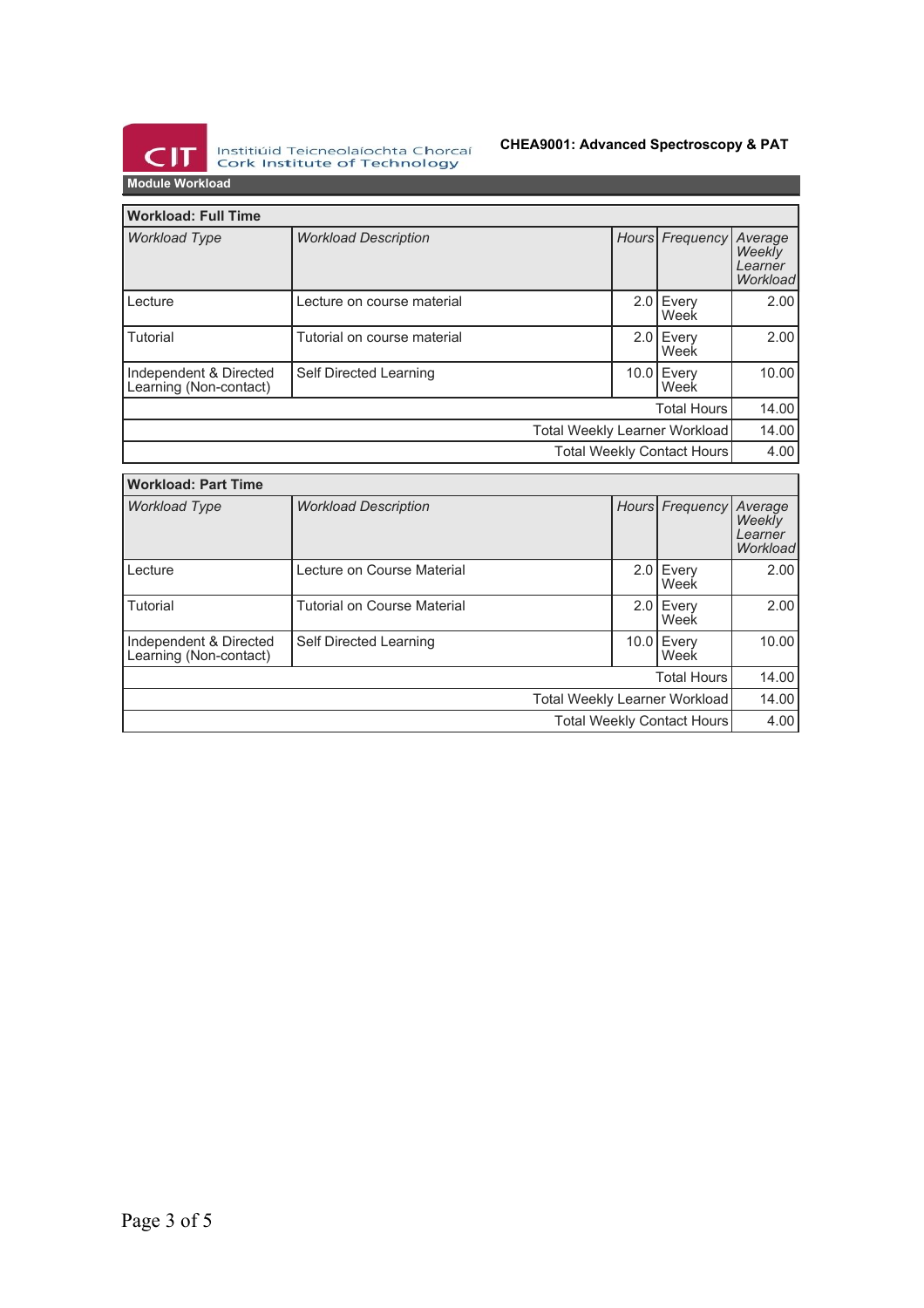**Module Resources**

*Recommended Book Resources*

**K. Bakeev 2010,** *Process analytical technology: spectroscopic tools and implementation strategies for the chemical and pharmaceutical industries* **[ISBN: 9781405121033]**

**P. Larkin 2017,** *Infrared and Raman Spectroscopy : Principles and Spectral Interpretation* **[ISBN: 9780123870186]**

**V. P. Gupta 2017,** *Molecular and Laser Spectroscopy : Advances and Applications* **[ISBN: 9780128498828]**

*Supplementary Book Resources*

**H. Gunsler and H.U. Gremlich 2002,** *IR Spectroscopy: An Introduction* **[ISBN: ISBN: 3527288]**

**J. Kauppinen and J. Partanen 2001,** *Fourier Transforms in Spectroscopy* **[ISBN: 3527402896]**

*Recommended Article/Paper Resources*

- **Vargas, Jenny M; Nielsen, Sarah; Cárdenas, Vanessa; et al. 2018,** *Process analytical technology in continuous manufacturing of a commercial pharmaceutical product***, International Journal of Pharmaceutics, 538(1-2):167-178**
- **K.A. Esmonde-White, M. Cuellar, C. Uerpmann, B. Lenain & I.R. Lewis 2017,** *Raman spectroscopy as a process analytical technology for pharmaceutical manufacturing and bioprocessing***, 409:637–649**
- **L. Zhong, L. Gao, L. Li, and H. Zang 2020,** *Trends-process analytical technology in solid oral dosage manufacturing***, European Journal of Pharmaceutics and Biopharmaceutics, 153:187-199**

*Other Resources*

- **Website:** *Food and Drug Administration* **<http://www.fda.gov>**
- **Website: Food and Drug Administration***Guidance for Industry PAT A Framework for Innovative Pharmaceutical Development, Manufacturing, and Quality Assurance*  **<https://www.fda.gov/media/71012/download>**
- **Website:** *Health Products Regulatory Authority* **<http://www.hpra.ie>**
- **Website:** *European Medicines Agency* **<http://www.emea.europa.eu>**
- **Website:** *International Council for Harmonization* **<http://www.ich.org>**
- **Website:** *International Organization for Standardization*  **<http://www.iso.org>**